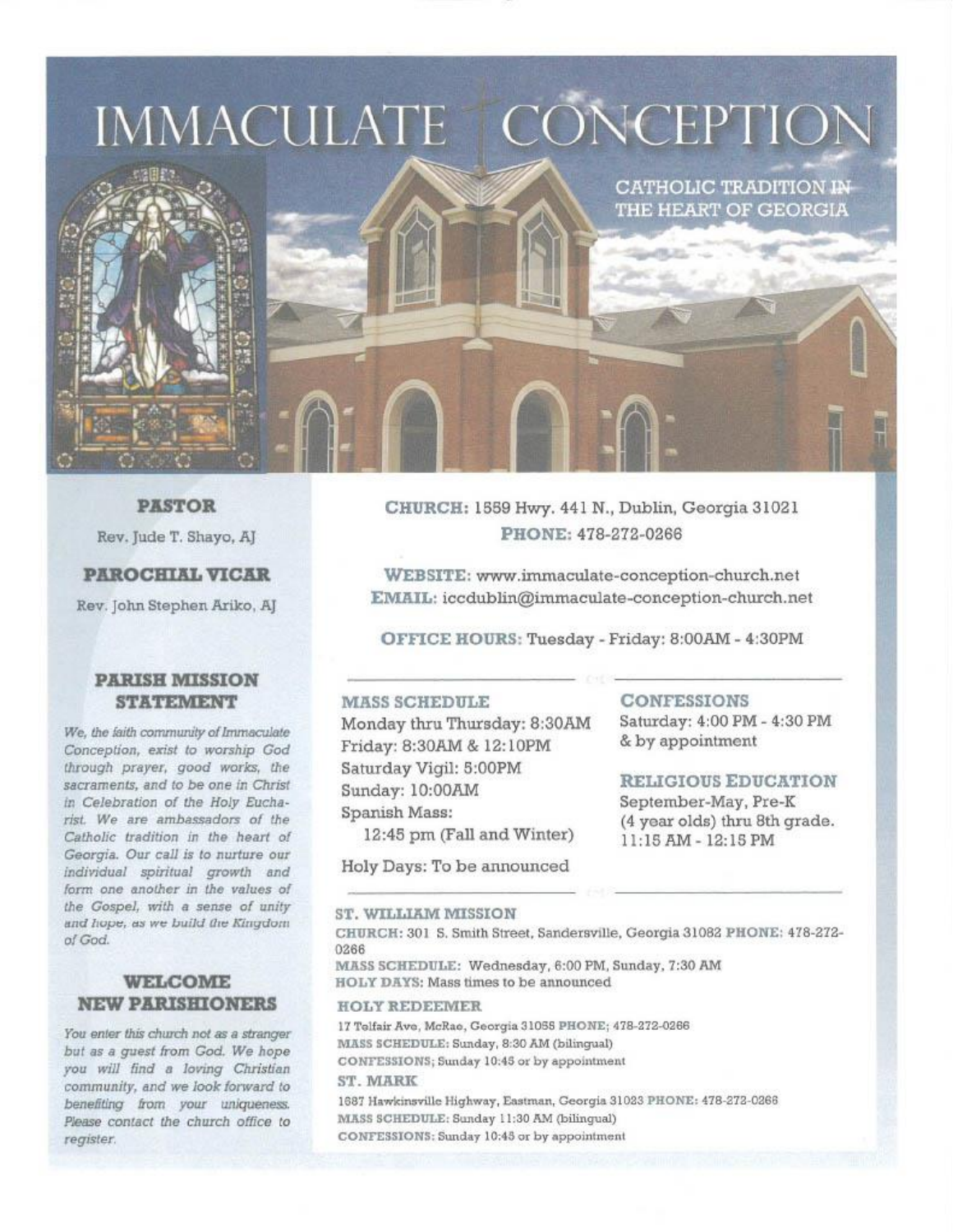## **The Most Holy Trinity June 12, 2022**

#### **Mass Intentions**

**Saturday, June 11 8:30 a.m. ICC** Maria Bernardita Torres (healing) (Ruella Ricaza) **5:00 p.m. ICC** +Tito Opina (Lovillette Paulino)

**Sunday, June 12**

**7:30 a.m. @ SWC**

 **9:00 a.m. @ Holy Redeemer** Pro Populo

**10:00 a.m. @ ICC** Maria Bernardita Torres (healing) (Ruella Ricaza)

**11:30 a.m. @ St Mark**

**1:00 p.m. @ ICC**

| Monday, June 13 | 8:30 a.m. @ ICC |
|-----------------|-----------------|
| +Mary Ziemba    | (Butler Family) |

Maria Bernardita Torres (healing) (Ruella Ricaza)

**Tuesday, June 14 8:30 a.m. @ICC** Maria Bernardita Torres (healing) (Ruella Ricaza)

**Wednesday, June 15 8:30 a.m. @ ICC** Maria Bernardita Torres (healing) (Ruella Ricaza)

### **6:00 p.m. @ SWC**

**Thursday, June 16 8:00 p.m. @ ICC** Maria Bernardita Torres (healing) (Ruella Ricaza)

**Friday, June 17 8:30 a.m. @ ICC** Maria Bernardita Torres (healing) (Ruella Ricaza) **12:10 p.m. @ ICC**

**Do you have mass intentions? We have many mass times available for your intentions. Please, contact the church office to schedule them.**

**Office Hours: Tuesday – Friday 8:00 AM – 4:30 PM Lunch 12:00PM – 1:00 PM**

### **Saturday, June 11, 2022 Come & pray the Rosary 30 minutes before Mass 5:00 p.m. Vigil @ ICC**

Ushers**:** Josh Halcombe, Ashley Moore Lector**:** Mary Goodie McRae EM of Communion: Dana Riley

#### **Sunday, June 12, 2022 Come and pray the Rosary 30 minutes before Mass @ 10:00 a.m. @ ICC**

Ushers:Harold McLendon, Glenn Johnson Lector: Tony Ingrando EM of Communion: Jim Caldwell

#### **Saturday, June 18, 2022 Come & pray the Rosary 30 minutes before Mass 5:00 p.m. Vigil @ ICC**

Ushers**:** Josh Halcombe, Richard Paulino Lector**:** Noah Brack EM of Communion: Cathy Ziemba

## **Sunday, June 19, 2022 Come and pray the Rosary 30 minutes before**

**Mass @ 10:00 a.m. @ ICC** Ushers:Jim Caldwell, Jay Martin Lector: Ed Fitzgerald EM of Communion: Margee Edge

## **June 2022 RTHDAY**

11 – Janet Martuscello, Ruth Haigh

- 12 Carol Craig, Lorezo Manahan
- 13 Juan Vega

14 – Kevin Romulo

16 – Geva Alexander, John Sweat, Julio Cruz, Sal

- Magluilo, Raul Hidalgo
- 17 Greg Grosch
- 18 Melissa Bondoc

19 – Julian Medina, Bailey Versprille, Eduardo **Tavera** 



- 12 David & Christi Gorney
- 16 Harold & Alice McLendon
- 17 José & Maricela Cruz, Randall & Linda Veal
- 18 Elias & Benita Cuevas

## **BULLETIN INFORMATION:**

Items for the bulletin are **due on Wednesday afternoon 4:30 pm** the week of publication. Email information to: [iccdublin@immaculate](mailto:iccdublin@immaculate-conception-church.net)[conception-church.net](mailto:iccdublin@immaculate-conception-church.net)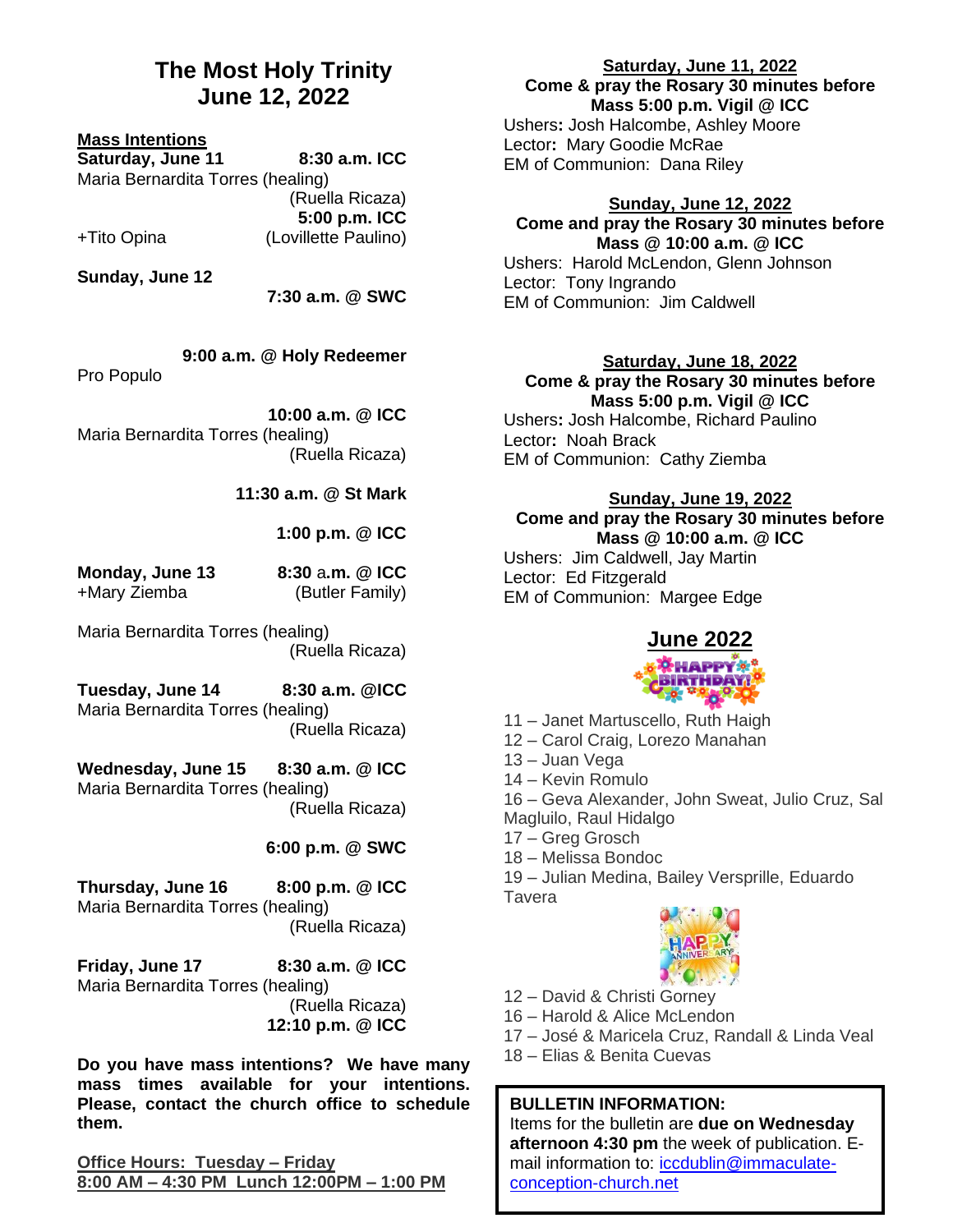#### .**Weekly Contributions and Expenses (Expenses for 07/2021 thru 07/2022)**

## **Immaculate Conception** (296 Registered Families) Weekly Expense \$5,953.69 Offertory \$4,955.00 Parish Center Campaign \$839.00

## **St. William Mission**

| (39 Registered Families) |            |
|--------------------------|------------|
| <b>Weekly Expense</b>    | \$2,093.12 |
| Offertory                | \$1420.00  |
| Maintenance              | \$550.00   |
|                          |            |

## **Holy Redeemer**

| (45 Registered Families) |             |
|--------------------------|-------------|
| <b>Weekly Expense</b>    | \$436.87    |
| Offertory                | \$209.00    |
| Year to Date             | \$28,797.04 |
| A/C - Heating (Rectory)  | \$0.00      |
| A/C total to date        | \$4,317.00  |

## **St Mark**

| (93 Registered Families) |          |
|--------------------------|----------|
| <b>Weekly Expense</b>    | \$965.10 |
| Offertory                | \$851.75 |

## **ACA Goal Statistics by church for 2022**

| <b>Immaculate Conception</b> |             |
|------------------------------|-------------|
| Goal for 2022                | \$24,653.00 |
| <b>Total Given</b>           | \$11,889.50 |
| % of Target                  | 48.23%      |
| % of Participation           | 19.80%      |
|                              |             |

## **St. William Mission**

| Goal for 2022      | \$4,158.00 |
|--------------------|------------|
| Total Given        | \$5,237.00 |
| % of Target        | 125.95%    |
| % of Participation | 29.17%     |
|                    |            |

## **Holy Redeemer**

| Goal for 2022      | \$1,200.00 |
|--------------------|------------|
| Total Given        | \$670.00   |
| % of Target        | 55.83%     |
| % of Participation | 11.11%     |

## **St. Mark**

| Goal for 2022      | \$3,412.00 |
|--------------------|------------|
| <b>Total Given</b> | \$1,250.00 |
| % of Target        | 36.64%     |
| % of Participation | 17.65%     |

## **Upcoming Special Collections**

June 26 – Peter's Pence July 17 – Church in Africa

## **We have CCD every Sunday after 10:00 a.m. Mass during the school year.**

Parents whose children are enrolled in the 1<sup>st</sup> Communion and Confirmation preparation programs for this Religious Education school year are required to present a copy of their Baptismal Certificate. Contact the baptizing church now to get your copy if you don't already have one.

Please check with the Church Office to make sure that you are registered with ICC or one of the Mission Parishes. This is a requirement before you receive any Sacraments.

## **Additional classes:**

Confirmation: Thursdays @ 4:30-5:30 p.m. First Communion: Wednesdays @ 4:30-5:30 p.m.

**Baptismal Classes are scheduled for the 4th Tuesday of each month** in the Narthex at ICC.

You must contact the Church Secretary to begin the registration process for Baptism. **Next class will meet on June 28, 2022.**

## **RCIA (Rite of Christian Initiation for Adults)** will

meet every Sunday @ 2:30 p.m. in the Narthex. We invite anyone interested in learning more about their faith, and sharing their faith with others. This program will help families understand and build the "Domestic Church". Please let Leanna know if you wish to attend.

## **Finance Council Members**

| Jo Cammack    | George Roussel |
|---------------|----------------|
| Tim Edge      | Sara Routh     |
| Tony Ingrando |                |

## **Parish Council Members**

| Stephen Connor     | <b>Helen Martin</b> |
|--------------------|---------------------|
| <b>Tommy Davis</b> | <b>Jay Martin</b>   |
| Julia Hardy        | Ruella Ricaza       |
| Dr. Peggy Hobby    | Dr. Kevin Taylor    |
|                    | Harry Vazquez       |

## **ICC Parish Ministries**

Parish Council Pres. – Stephen Conner Finance Council – Tony Ingrando Bereavement Committee – Tiffany Taylor Fellowship/Receptions – Ruella Ricaza Knights of Columbus – Patrick Mimbs, GK Dir. of Religious Education – Fritzie Sumalo Altar Guild Coordinator-Lectors – Mary Louise McRae Usher/EM of Communion – Lorraine Ackerson Youth Ministry Chairperson – Helen Martin Hispanic Ministry Coordinator – Alice McLendon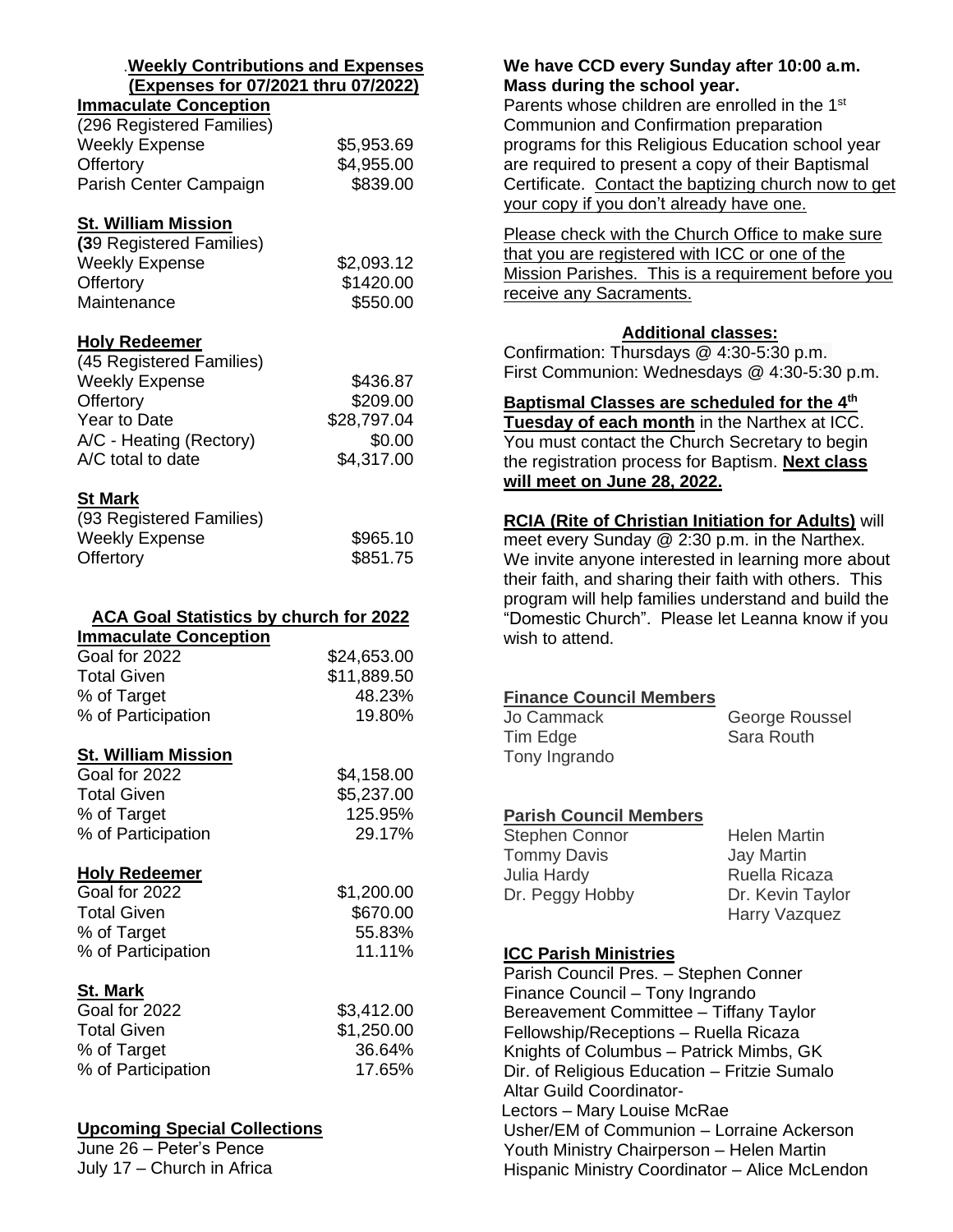## **Upcoming Events**

#### **"Jesus Says Come to Me" CONFESSIONS @ ICC**

Thursday evenings  $@6:00 p.m. - 6:30 p.m.$ Saturday afternoon @ 4:00 p.m. - 4:30 p.m. MISSION CHURCHES BY APPOINTMENT

## **ADORATION - ICC**

Thursday Evening @ 6:30 p.m. Friday Morning @ 10:30 a.m. Friday Evening @ 7:00 p.m.

**ROSARY IN SPANISH – ICC**

Wednesday evenings @ 7:00 p.m.

### **VESPERS**

ICC - Every Saturday after the 5:00 p.m. Mass

**HOLY FATHER'S INTENTION for May:** We pray for all young people, called to live life to the fullest; may they see in Mary's life the way to listen, the depth of discernment, the courage that faith generates.

### **MONTHLY DEVOTION CORNER AT ICC**

Please visit our monthly devotion corner. If you have something that you would like to include, please see Ruella Ricaza

#### \*\*\*\*\*\*\*\*\*\*\*\*\*\*\*\*\*\*\*\*\*\*\*\*\*\*\*\*\*\*\*\*\*\*\*\*\*\*\*\*\*\*\*\*\*\*\*\*\*\*\*\*\*\*\*\*\*\*

#### **SAINT WILLIAM**

Every 1<sup>st</sup> Friday Eucharistic Adoration 1:00 p.m. until 9:00 p.m.

RCIA is in the Parish Center on Monday evenings.

\*\*\*\*\*\*\*\*\*\*\*\*\*\*\*\*\*\*\*\*\*\*\*\*\*\*\*\*\*\*\*\*\*\*\*\*\*\*\*\*\*\*\*\*\*\*\*\*\*\*\*\*\*\*\*\*\*\*

## **SAINT MARK – Weekend Mass Language**

**Schedule** June 12 – English June 19 – Bilingual June 26 – English July 3 – Bilingual July 10 – English July 17 - Bilingual

**Anyone who works or volunteers at Immaculate Conception, St. William, St. Mark or Holy Redeemer — in any capacity — and comes in contact with our children MUST BE VIRTUS trained**! Questions? Go to: VIRTUSonline.org Or, call Leanna in the church office at 478-272-0266



## **2022 Graduates**



Graduates listed will be honored during masses at Immaculate Coneption (10 AM and 1 PM), Holy Redeemer and St. William on Sunday, Jude 12.

#### **Immaculate Conception**

Elisa Cuevas (West Laurens High) Sean Gorney (West Laurens High) Madison Lankford (Georgia Southern University) Sarah Martin (Trinity Christian School) Christina Reyes (West Laurens High) Maxwell Wallace (Georgia Southern University)

#### **Holy Redeemer**

Mason Ford (Wheeler County High) Jared Juarez (Wheeler County High) Jacob Rangel-Perez (Telfair County High) Ana Sosa Rodriguez (Telfair County High)

#### **St. William**

Joshua Bello (Washington County High)

## DIOCESE OF SAVANNAH

## **WORLD YOUTH DAY 2023!**





**LATE JULY + EARLY AUGUST 2023**